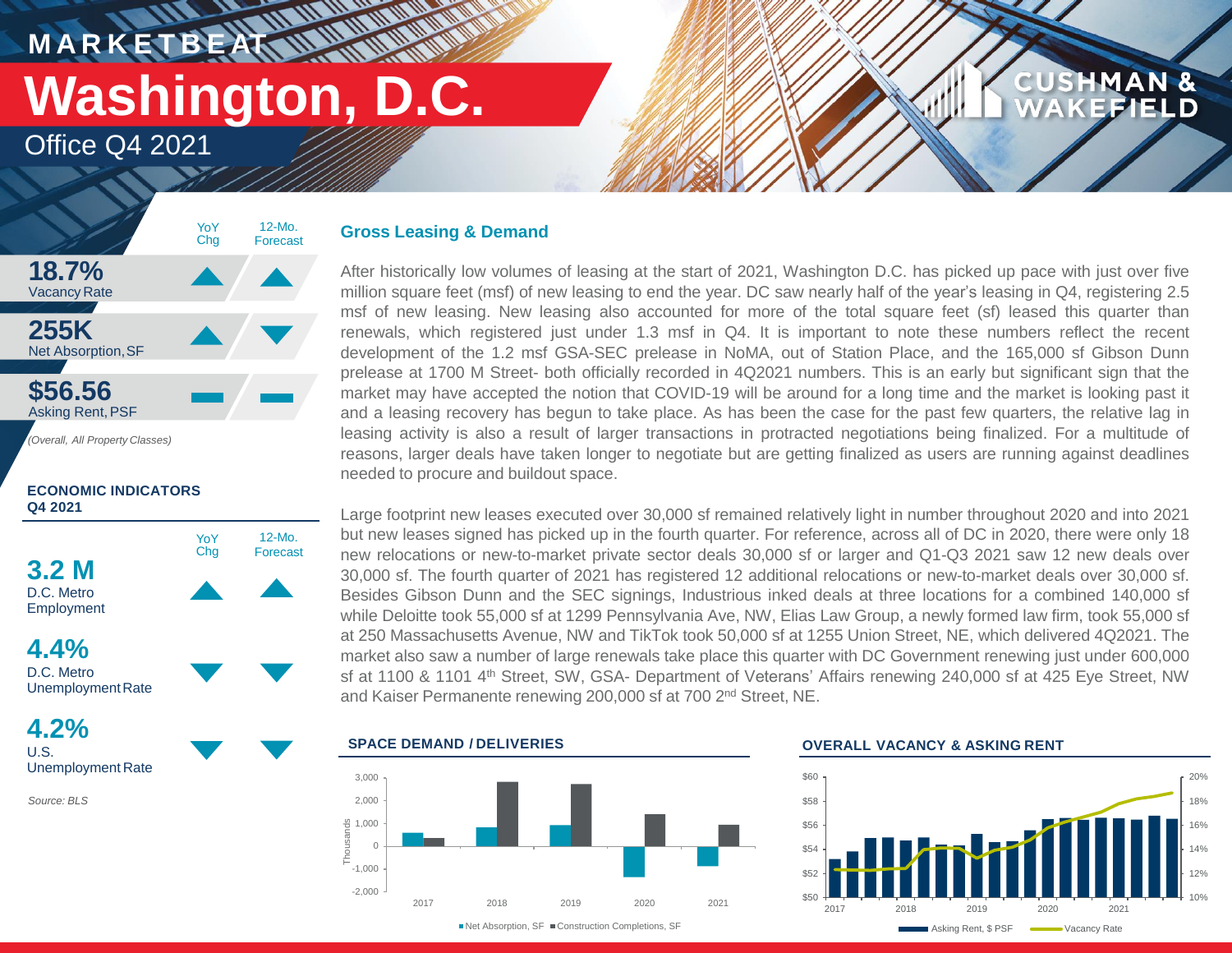### **MARKETBEAT 11 MMWWWW THE AN AN ANTIQUE** Washington, D.C. Office Q4 2021

Looking at just executed deals, DC is still lacking in large footprint relocations for owners to chase. In light of this, spec suite offerings continue to increase in popularity and capture most of the small-tenant demand as users with compressed timelines look to get back into quality, built-out space. Spec suite listings in the downtown core submarkets have grown since the end of 2019 as the market has become more competitive, with many owners looking to set their spaces apart by way of amenities, size, tenant experience, and price in order to break up large blocks and tackle more readily available smaller user demand.

### **VACANT SPACE BY CLASS**



**CUSHMAN &** 

FFIELD

### **Market Segments**

After eight quarters of negative absorption, DC registered 255,000 sf of positive absorption in the fourth quarter of 2021.Capital Riverfront saw 370,000 sf of positive absorption with Chemonics taking 315,000 sf of the newly delivered 1275 New Jersey Avenue, SE and DC Government-HSEMA taking 45,000 sf at 1015 Half Street, SE. The CBD registered 190,000 sf of negative absorption mostly due to the Chemonics move out of 170,000 sf at 1717 H Street, NW. Year-to-date (YTD) absorption registered 869,192 sf of negative absorption with the CBD registering 60% of total absorption with nearly 500,000 sf of negative absorption. Other large move outs included the IRS move out of 999 N Capitol Street, NE and consolidation into 77 K Street, NE.

### **Development Pipeline & Outlook**

The development wave brought three new buildings to market in the fourth quarter with 1275 New Jersey Avenue, SE occupied by Chemonics; 699 14<sup>th</sup> Street, NW, with Accenture taking 40,000 sf of the 215,000 sf, and 1255 Union Street, NE where TikTok is taking 50,000 sf of the 144,000 sf delivered. We still expect vacancy to continue increasing at least through the midterm. Outside of the 1.2 msf GSA – SEC relocation out of Station Place, anticipated in 2025, 2100 Pennsylvania Avenue and the Wharf's second phase, consisting of 670 & 680 Maine Avenue and 610 Water Street, along with a couple of other developments, are still slated to come online in 2022 against 1.5 msf of law firm expirations. In 2023, 20 Massachusetts Avenue's top stack Trophy renovation is scheduled to deliver followed by Skanska's 1700 M Street against 2 msf of legal expirations in 2024. We expect overall vacancy to hover around 21% in that timeframe before any sort of broad vacancy recovery takes place across the market. One move that has gathered steam during the pandemic is the conversion of empty and older buildings to residential. Most recently, Foulger-Pratt acquired 1425 New York Avenue, NW, vacant since the DOJ moved out of 240,000 sf, and is planning to convert the building to 255 apartments while Lincoln Property Company purchased 1125 15<sup>th</sup> Street, NW, which had been sitting vacant since 2019, to convert the 270,000 sf building into 264 apartments. With the DC government looking for new ideas on how to incentivize these conversions, older stock and empty buildings could be given new life and vacancies a reprieve in the coming years as well.

### **SUBMARKET COMPARISON**



### **SUBMARKET ASKING RENT**

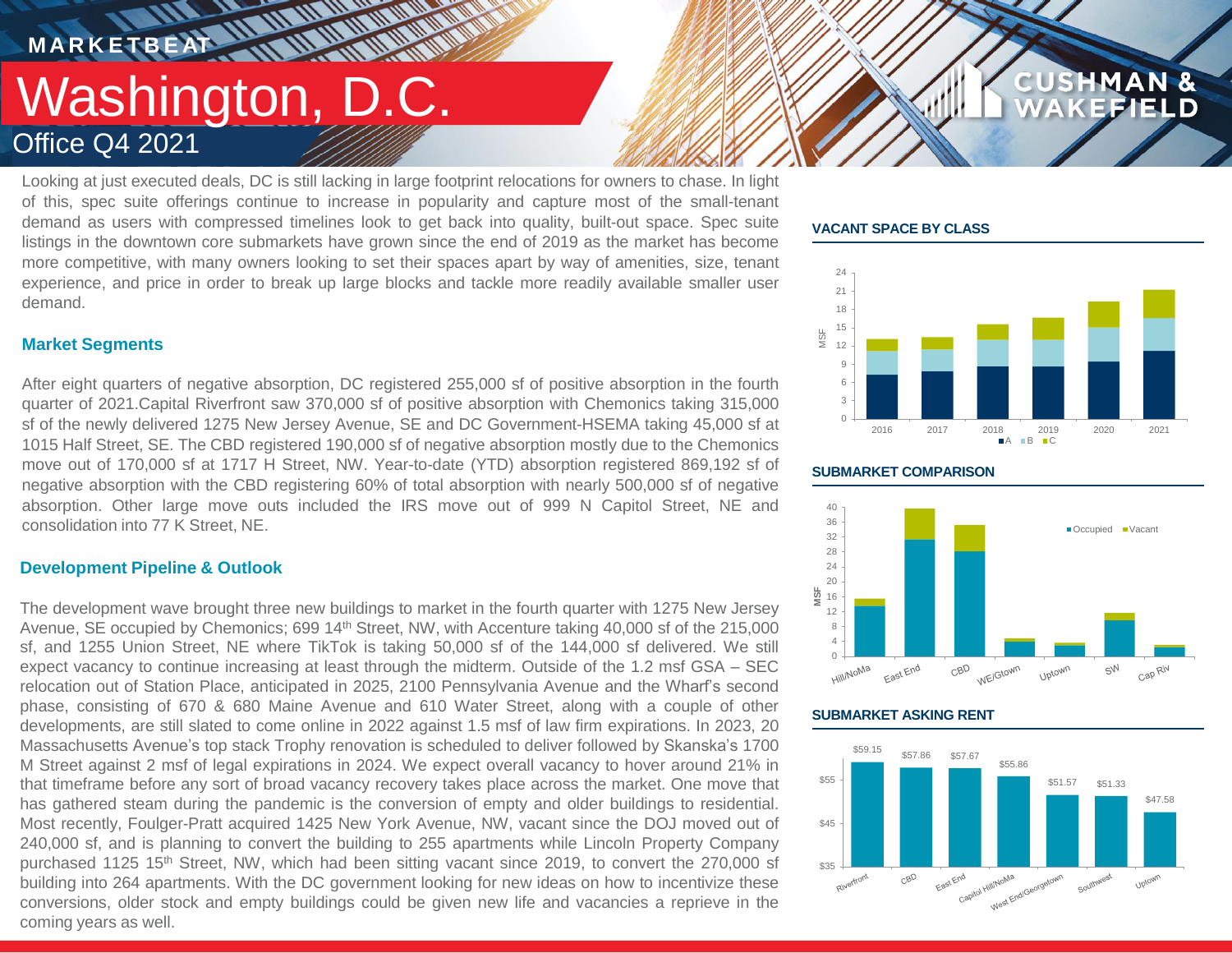## Office Q4 2021 Washington, D.C. **MARKETBEAT ALAMAN**

**WWW** 

### **CUSHMAN &<br>WAKEFIELD**

### **MARKET STATISTICS**

| <b>SUBMARKET</b>          | <b>INVENTORY</b><br>(SF) | <b>SUBLET VACANT</b><br>(SF) | <b>DIRECT VACANT</b><br>(SF) | <b>OVERALL</b><br><b>VACANCY RATE</b> | <b>CURRENT QTR</b><br><b>OVERALL NET</b><br><b>ABSORPTION</b> | <b>YTD OVERALL</b><br><b>ABSORPTION (SF)</b> | <b>YTD LEASING</b><br><b>ACTIVITY (SF)</b> | <b>UNDER CNSTR</b><br>(SF) | <b>OVERALL AVG.</b><br><b>ASKING RENT</b><br>(ALL CLASSES)* | <b>OVERALL AVG</b><br><b>ASKING RENT</b><br>(CLASS A)* |
|---------------------------|--------------------------|------------------------------|------------------------------|---------------------------------------|---------------------------------------------------------------|----------------------------------------------|--------------------------------------------|----------------------------|-------------------------------------------------------------|--------------------------------------------------------|
| Capitol Hill/NoMa         | 15,509,307               | 16,788                       | 1,884,395                    | 12.3%                                 | $-42,946$                                                     | $-20,860$                                    | 1,708,878                                  |                            | \$55.86                                                     | \$61.51                                                |
| East End                  | 39,656,957               | 316,289                      | 7,899,441                    | 20.7%                                 | 134,352                                                       | $-120,865$                                   | 1,707,549                                  |                            | \$57.67                                                     | \$63.51                                                |
| <b>CBD</b>                | 35,208,186               | 276,734                      | 6,772,856                    | 20.0%                                 | $-191,673$                                                    | $-512,862$                                   | 1,324,610                                  | 781,987                    | \$57.86                                                     | \$68.72                                                |
| West End/Georgetown       | 4,837,555                | 43,228                       | 802,972                      | 17.5%                                 | $-14,635$                                                     | $-81,314$                                    | 98,483                                     |                            | \$51.57                                                     | \$58.27                                                |
| Uptown                    | 3,667,899                | 17,140                       | 647,653                      | 18.1%                                 | $-6,897$                                                      | $-155,204$                                   | 77.788                                     | 174,000                    | \$47.58                                                     | \$50.33                                                |
| Southwest                 | 11.644.799               | 10,586                       | 1,989,399                    | 17.2%                                 | 4,672                                                         | $-194,601$                                   | 245,912                                    | 639,703                    | \$51.33                                                     | \$53.40                                                |
| <b>Capitol Riverfront</b> | 3,099,932                | 20,126                       | 541,334                      | 18.1%                                 | 372,467                                                       | 216,514                                      | 92,364                                     |                            | \$59.15                                                     | \$59.15                                                |
| <b>DOWNTOWN TOTALS</b>    | 113.624.635              | 700.891                      | 20.538.050                   | 18.7%                                 | 255,340                                                       | $-869, 192$                                  | 5,255,584                                  | 1,595,690                  | \$56.56                                                     | \$63.07                                                |

*\*Rental rates reflect full service asking*

### **KEY LEASE TRANSACTIONS Q4 2021**

| <b>PROPERTY</b>                                                  | <b>SUBMARKET</b>  | <b>TENANT</b>                           | <b>RSF</b> | <b>TYPE</b> |
|------------------------------------------------------------------|-------------------|-----------------------------------------|------------|-------------|
| 60 New York Avenue, NE                                           | Capitol Hill/NoMa | U.S. Securities and Exchange Commission | 1,229,345  | New Lease   |
| 1100 & 1101 4th Street, SW                                       | Southwest         | DC Government                           | 652,594    | Renewal     |
| 425 Eye Street, NW                                               | East End          | GSA- Dept. of Veterans' Affairs         | 241,398    | Renewal     |
| 700 2 <sup>nd</sup> Street, NE                                   | Capitol Hill/NoMa | Kaiser Permanente                       | 206,875    | Renewal     |
| 1700 M Street, NW                                                | <b>CBD</b>        | Gibson Dunn                             | 165,000    | New Lease   |
| 999 North Capitol Street, NE                                     | Capitol Hill/NoMa | GSA- Office of Justice Programs         | 162,000    | New Lease   |
| . * De a concele presidenti alcosteratore de la concele del dece |                   |                                         |            |             |

*\*Renewals not included in leasing statistics*

### **KEY SALES TRANSACTIONS Q4 2021**

| <b>PROPERTY</b>              | <b>SUBMARKET</b>  | <b>SELLER / BUYER</b>                     |         | <b>PRICE / \$ PSF</b>    |
|------------------------------|-------------------|-------------------------------------------|---------|--------------------------|
| 45 L Street, NE              | Capitol Hill/NoMa | MetLife Investment/USAA Real Estate       | 545.823 | \$305,000,000 / \$558.79 |
| 111 Massachusetts Avenue, NW | East End          | Douglas Development/Georgetown University | 264.288 | \$85,000,000 / \$321.62  |
| 1425 New York Avenue, NW     | East End          | Ares JV Monument/Foulger-Pratt Companies  | 287.042 | \$56,000,000 / \$195.09  |

### **KEY CONSTRUCTION COMPLETIONS YTD 2021**

| <b>PROPERTY</b>                | <b>SUBMARKET</b>   | <b>MAJOR TENANT</b> | SF      | <b>OWNER / DEVELOPER</b>               |
|--------------------------------|--------------------|---------------------|---------|----------------------------------------|
| 1275 New Jersey Avenue, SE     | Capitol Riverfront | Chemonics           | 315,000 | Forest City Washington                 |
| 1255 Union Street. NE          | Capitol Hill/NoMa  | ByteDance (TikTok)  | 215,308 | Carr Properties/Kettler                |
| 699 14 <sup>th</sup> Street NW | East End           | Accenture           | 143,872 | Pearlmark Real Estate/Lincoln Property |